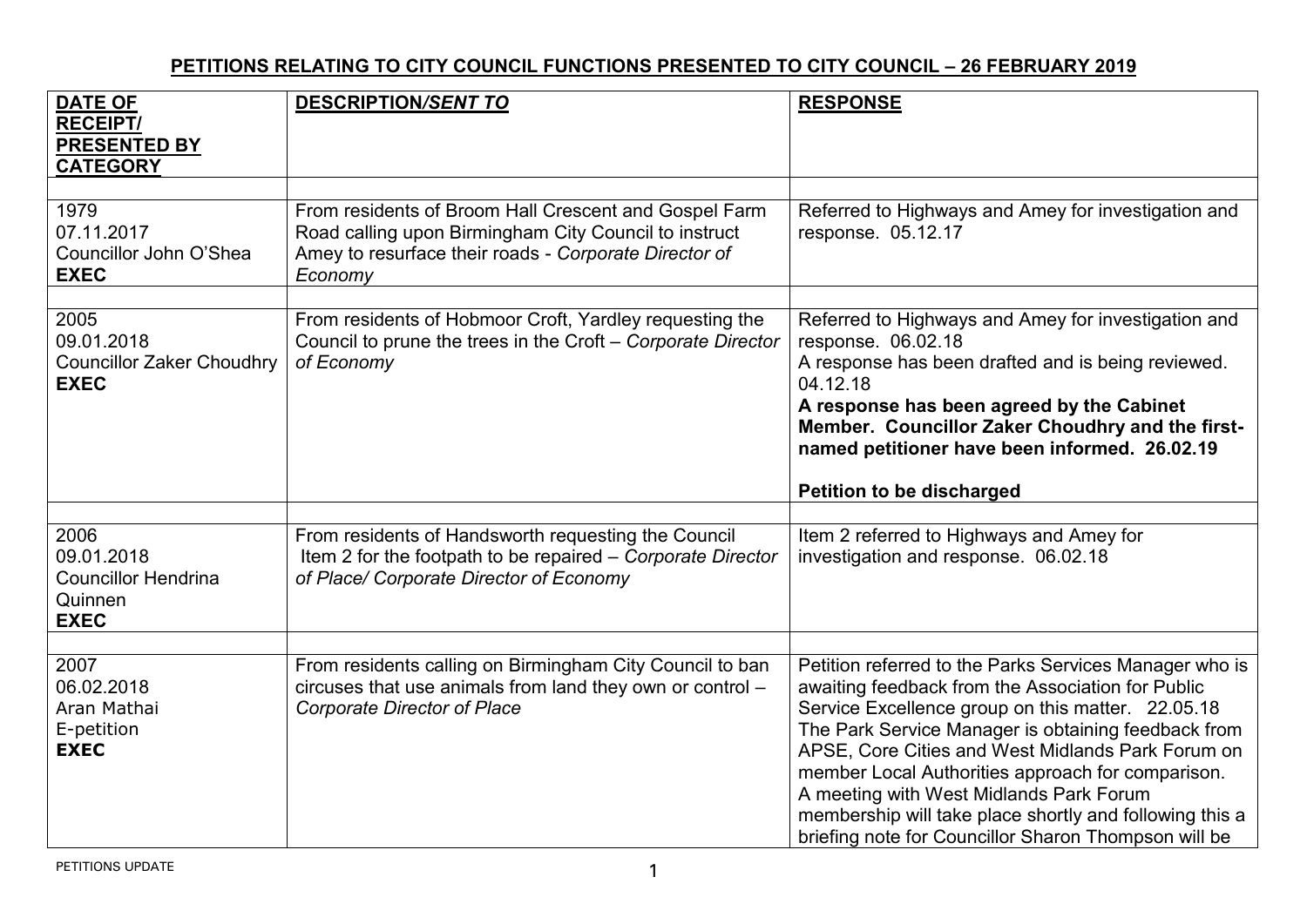|                                                                        |                                                                                                                                                                                                                                               | prepared. 04.12.18                                                                                                                                                                                                                                                                                                                                                                                                         |
|------------------------------------------------------------------------|-----------------------------------------------------------------------------------------------------------------------------------------------------------------------------------------------------------------------------------------------|----------------------------------------------------------------------------------------------------------------------------------------------------------------------------------------------------------------------------------------------------------------------------------------------------------------------------------------------------------------------------------------------------------------------------|
| 2011<br>06.02.2018<br><b>Councillor Robert Alden</b><br><b>EXEC</b>    | From residents of Oscott Ward calling upon Birmingham<br>City Council to prune trees in various roads in the Ward -<br><b>Corporate Director of Economy</b>                                                                                   | Referred to Highways and Amey for investigation and<br>response. 27.02.18                                                                                                                                                                                                                                                                                                                                                  |
| 2018<br>06.02.2018<br><b>Councillor Chaman Lal</b><br><b>EXEC</b>      | From the residents of Sandwell Road and surrounding<br>area calling upon Birmingham City Council to adopt better<br>safety measures around St James Primary School to<br>ensure the safety of the children - Corporate Director of<br>Economy | Referred to District Engineer for Perry Barr for<br>investigation and response. 27.02.18<br>Referred to Parking Enforcement for investigation and<br>response. 22.05.18                                                                                                                                                                                                                                                    |
| 2020<br>06.02.2018<br><b>Councillor Zaker Choudhry</b><br><b>EXEC</b>  | From the residents of Preston Road, Yardley requesting<br>for trees in the road to be pruned - Corporate Director of<br>Economy                                                                                                               | Referred to Highways and Amey for investigation and<br>response. 27.02.18                                                                                                                                                                                                                                                                                                                                                  |
| 2029<br>27.02.2018<br><b>Councillor Alex Yip</b><br><b>EXEC</b>        | From residents of Broadfields Road requesting that the<br>City Council resurface the road. - Corporate Director of<br>Economy                                                                                                                 | Referred to Highways and Amey for investigation and<br>response. 22.05.18                                                                                                                                                                                                                                                                                                                                                  |
| 2034<br>13.03.2018<br><b>Councillor Brett O'Reilly</b><br><b>EXEC</b>  | From residents of Northfield Ward requesting Birmingham<br>City Council and Amey to urgently arrange the pruning of<br>the overgrown trees in Austin Village - Corporate Director<br>of Economy                                               | Referred to Highways and Amey for investigation and<br>response. 22.05.18                                                                                                                                                                                                                                                                                                                                                  |
| 2035<br>13.03.2018<br><b>Councillor Andy Cartwright</b><br><b>EXEC</b> | From parents of pupils attending Hollyhill Church of<br>England School requesting Birmingham City Council to<br>implement traffic calming measures - Corporate Director<br>of Place                                                           | Referred to Local Engineer for investigation and<br>response. 22.05.18<br>Referred to Place Directorate for investigation and<br>response. 12.06.18<br>Petition referred to the Housing Team. 10.07.18<br>Petition referred to the Housing Team. 04.12.18<br>The Senior Transportation Officer has provided some<br>information to place on 14 December. A response will<br>now be prepared by Place Directorate. 15.01.19 |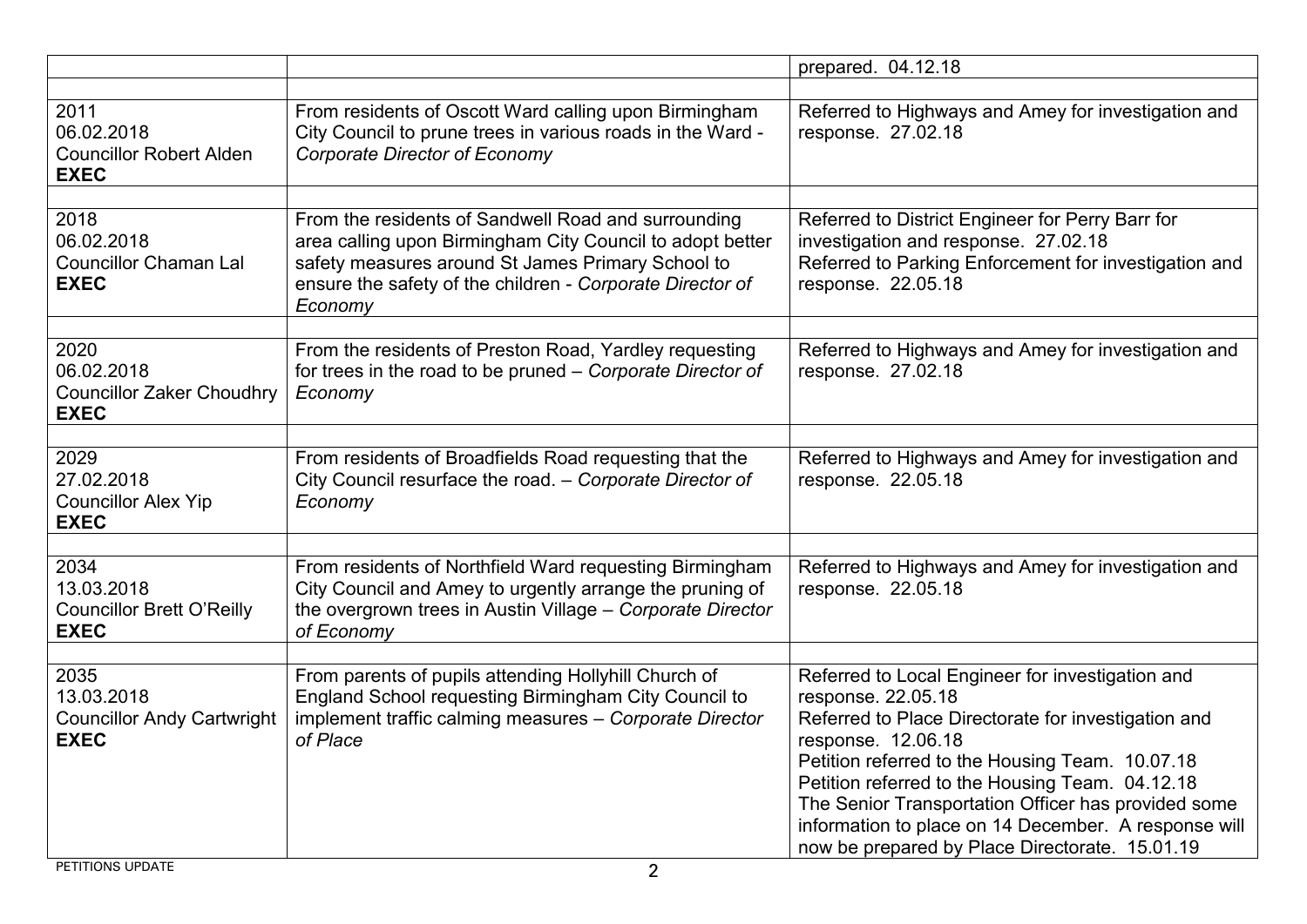| 2037<br>13.03.2018<br><b>Councillor Mike Sharpe</b><br><b>EXEC</b>           | From residents of Tyburn Road requesting Birmingham<br>City Council to review the operation of the bus lane on<br>Tyburn Road as it passes through Pype Hayes -<br><b>Corporate Director of Economy</b>                                                                                                               | Referred to Transportation Policy Manager for<br>investigation and response. 22.05.18                                     |
|------------------------------------------------------------------------------|-----------------------------------------------------------------------------------------------------------------------------------------------------------------------------------------------------------------------------------------------------------------------------------------------------------------------|---------------------------------------------------------------------------------------------------------------------------|
| 2043<br>22.05.2018<br>Brenda Wilson<br>E-petition<br><b>COMM</b>             | From residents firmly against Aldi Stores Ltd building on<br>land in Old Horns Crescent, Great Barr B43 7HA due to<br>the development destroying a woodland with trees with<br>TPO orders on them and valuable wildlife habitat for a food<br>store that is neither wanted or needed - Head of Planning<br>Management |                                                                                                                           |
| 2050<br>22.05.2018<br><b>Councillor Morriam Jan</b><br><b>EXEC</b>           | From residents of Perry Barr requesting Birmingham City<br>Council to re-install speed cameras at A34 Walsall Road<br>and to enforce the new 30 mph limit in the Tower Hill<br>Neighbourhood along with measures to prevent illegal u-<br>turns - Corporate Director of Economy                                       | Referred to Head of Traffic Management for<br>investigation and response. 12.06.18                                        |
|                                                                              |                                                                                                                                                                                                                                                                                                                       |                                                                                                                           |
| 2065<br>10.07.2018<br><b>Councillor Chauhdry</b><br>Rashid<br><b>EXEC</b>    | From the residents of Glovers Road and Whitmore Road,<br>Bordesley Green calling upon Birmingham City Council to<br>address complaints received from local residents about the<br>anti-social behaviour taking place - Head of Planning<br>Management                                                                 | The petition has been referred from Place Directorate<br>to Planning to investigate and provide the response.<br>04.12.18 |
| 2070<br>11.09.2018<br><b>Beatrice Pallister</b><br>e-petition<br><b>EXEC</b> | From residents of Birmingham requesting that the City<br>Council repair the disabled lift in Canal Square -<br><b>Corporate Director of Economy</b>                                                                                                                                                                   | Referred to Highways for investigation and response.<br>06.11.18                                                          |
|                                                                              |                                                                                                                                                                                                                                                                                                                       |                                                                                                                           |
| 2071<br>11.09.2018<br><b>Gareth Jenkins</b><br>e-petition<br><b>EXEC</b>     | From residents of Birmingham requesting that Warstone<br>Lane be closed to heavy goods vehicles and buses<br>between 10pm and 6am and at weekends - Corporate<br><b>Director of Economy</b>                                                                                                                           | Referred to Local Engineer for investigation and<br>response. 06.11.18                                                    |
|                                                                              |                                                                                                                                                                                                                                                                                                                       |                                                                                                                           |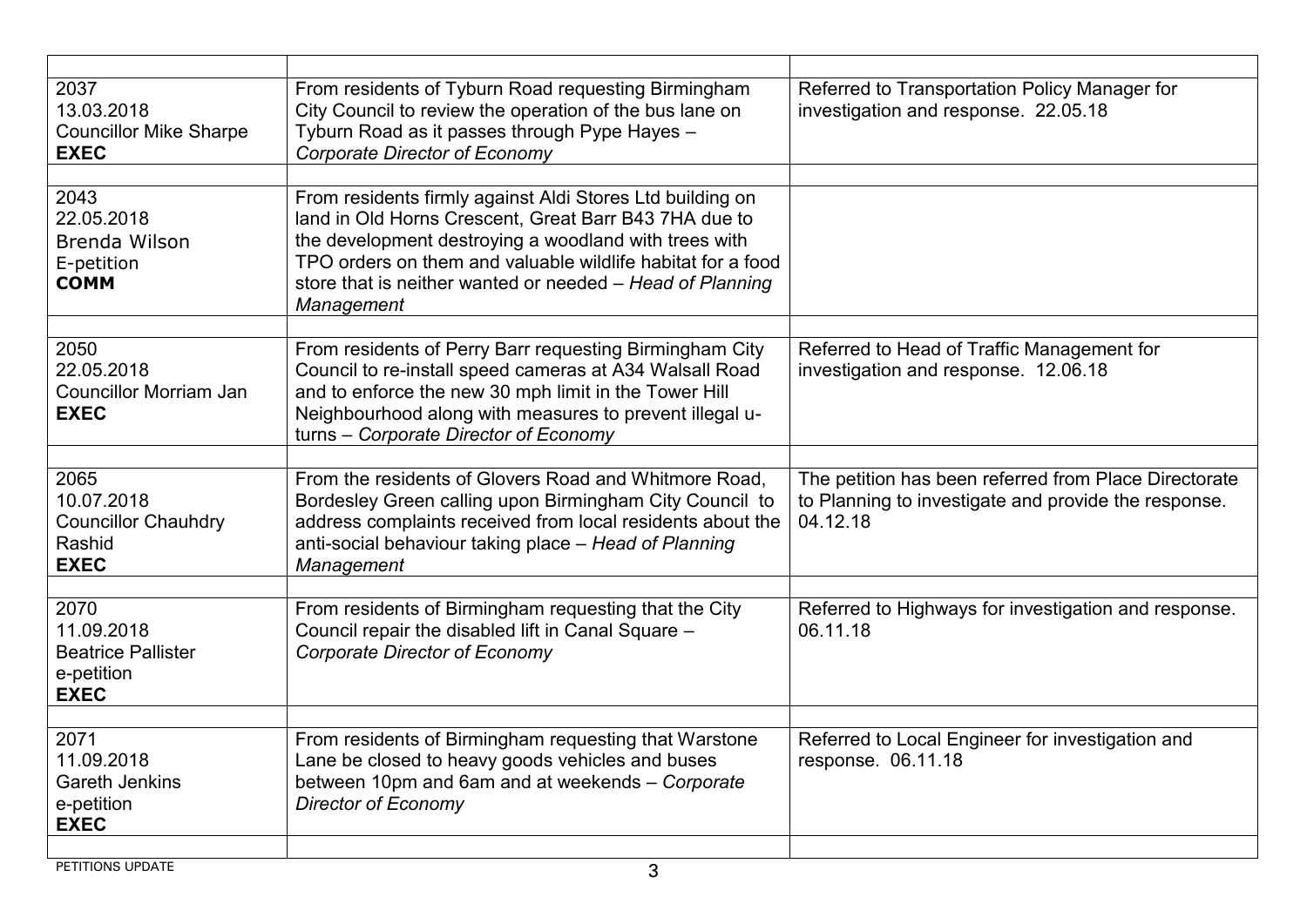| 2072<br>11.09.2018<br><b>Tim Weller</b><br>e-petition<br><b>EXEC</b>               | From residents of Birmingham requesting that a cutting be<br>provided and the Victorian railway tunnel under Northbrook<br>Street, Summerfield to allow walkers to use the steps and<br>cyclists to use the very short tunnel route - Corporate<br><b>Director of Economy</b>              | Referred to Transportation Policy Manager for<br>investigation and response. 06.11.18                    |
|------------------------------------------------------------------------------------|--------------------------------------------------------------------------------------------------------------------------------------------------------------------------------------------------------------------------------------------------------------------------------------------|----------------------------------------------------------------------------------------------------------|
| 2073<br>11.09.2018<br><b>Councillor Jon Hunt</b><br><b>EXEC</b>                    | From residents of Birmingham requesting that the proposal<br>to remove the Perry Barr flyover be halted and be retained<br>to prevent unnecessary disruption to traffic in the run-up to<br>the Commonwealth Games and continued smooth flow of<br>traffic – Corporate Director of Economy | Referred to Infrastructure Delivery Manager for<br>investigation and response. 06.11.18                  |
| 2075<br>11.09.2018<br><b>Councillor Fred Grindrod</b><br><b>EXEC</b>               | From residents of Birmingham requesting Birmingham City<br>Council to tackle air pollution properly - Corporate Director<br>of Economy                                                                                                                                                     | Referred to Transportation Policy Manager for<br>investigation and response. 06.11.18                    |
| 2083<br>11.09.2018<br><b>Councillor Paulette</b><br><b>Hamilton</b><br><b>EXEC</b> | From residents of Hollycroft Road requesting Birmingham<br>City Council to implement tree pruning measures -<br>Corporate Director of Economy                                                                                                                                              | Referred to Highways and Amey for investigation and<br>response. 06.11.18                                |
| 2085<br>06.11.2018<br><b>Councillor Jayne Francis</b><br><b>COMM</b>               | From residents of Harborne Ward objecting to the Bail<br>Hostel and occupants at 132 Metchley Drive, Harborne,<br>Birmingham B17 0LA - Head of Planning Management                                                                                                                         | This has been forwarded to Enforcement to<br>investigate further. 15.01.19                               |
| 2086<br>06.11.2018<br><b>Councillor Timothy</b><br>Huxtable<br><b>COMM</b>         | From residents of Baldwins Lane and Scribers Lane<br>objecting to Planning Application No. 2018/07934/PA -<br>erection of 2 dwelling houses on land at rear of 163-179<br>Baldwins Lane, Hall Green B28 0PY - Head of Planning<br>Management                                               | This relates to current Planning Application and it has<br>been assigned to a Planning Officer. 15.01.19 |
| 2087<br>06.11.2018<br>Councillor Morriam Jan<br>PETITIONS UPDATE                   | From residents of Perry Barr Ward objecting to the<br>proposed removal of the Perry Barr flyover and the<br>introduction of sprint bus services on the X51 bus route<br>4                                                                                                                  | Referred to Infrastructure Delivery Manager for<br>investigation and response. 15.01.19                  |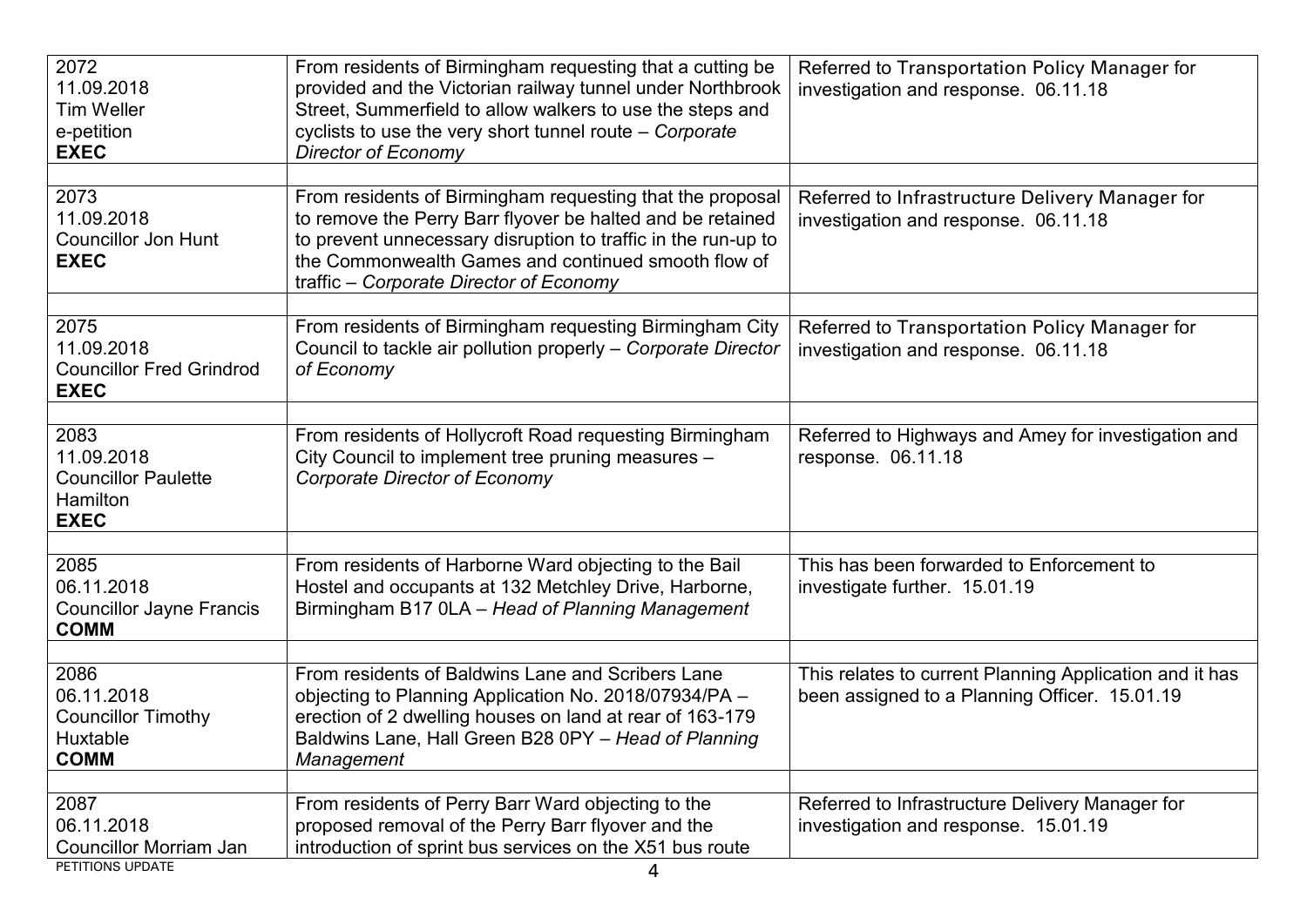| <b>EXEC</b>                                                                                 | and calling for proposals to improve the service -<br><b>Corporate Director of Economy</b>                                                                                                                                                                                                                                                                                                                                 |                                                                                                                                                                                                                                                               |
|---------------------------------------------------------------------------------------------|----------------------------------------------------------------------------------------------------------------------------------------------------------------------------------------------------------------------------------------------------------------------------------------------------------------------------------------------------------------------------------------------------------------------------|---------------------------------------------------------------------------------------------------------------------------------------------------------------------------------------------------------------------------------------------------------------|
| 2088<br>06.11.2018<br><b>Councillor Morriam Jan</b><br><b>EXEC</b>                          | From residents of Perry Barr Ward requesting that the<br>proposal to remove the Perry Barr flyover be halted and<br>that it be retained to prevent unnecessary disruption to<br>traffic in the run up to the Commonwealth Games -<br><b>Corporate Director of Economy</b>                                                                                                                                                  | Referred to Infrastructure Delivery Manager for<br>investigation and response. 04.12.18                                                                                                                                                                       |
| 2089<br>06.11.2018<br><b>Councillor Jon Hunt</b><br><b>EXEC</b>                             | From residents of Birmingham supporting a 'People's Vote'<br>on any final Brexit deal which includes an option for the UK<br>to remain a full member of the European Union and urging<br>Birmingham City Council to show its support by endorsing<br>the peitition for the best interests of the local economy as<br>well as the welfare of all people living and working in<br>Birmingham - Corporate Director of Economy | Referred to Head of European Affairs for a response.<br>15.01.19                                                                                                                                                                                              |
| 2090<br>04.12.2018<br><b>Councillor Meirion Jenkins</b><br><b>EXEC</b>                      | From residents of Hillmorton Road and surrounding area<br>requesting installation of a Grit Bin on the Junction of<br>Hillmorton Road and Clarence Road - Corporate Director<br>of Economy                                                                                                                                                                                                                                 | Referred to Local Engineer for investigation and<br>response. 15.01.19<br>A response has been agreed by the Cabinet<br>Member. Councillor Meirion Jenkins and the first-<br>named petitioner have been informed. 26.02.19<br><b>Petition to be discharged</b> |
| 2091<br>04.12.2018<br><b>Councillors Alex Yip and</b><br><b>Robert Alden</b><br><b>EXEC</b> | From residents of Broadfields Road calling on Birmingham<br>City Council to do a full road resurfacing along Broadfields<br>Road, Sutton Coldfield - Corporate Director of Economy                                                                                                                                                                                                                                         | Referred to Highways and Amey for investigation and<br>response. 15.01.19                                                                                                                                                                                     |
| 2092<br>04.12.2018<br><b>Councillor Zaheer Khan</b><br><b>EXEC</b>                          | From residents of Small Heath Ward calling upon<br>Birmingham City Council to initiate repairs as a matter of<br>urgency to Hobmoor Road due to its poor condition and<br>disrepair - Corporate Director of Economy                                                                                                                                                                                                        | Referred to Highways and Amey for investigation and<br>response. 15.01.19<br>A response has been agreed by the Cabinet<br>Member. Councillor Zaheer Khan and the first-<br>named petitioner have been informed. 26.02.19                                      |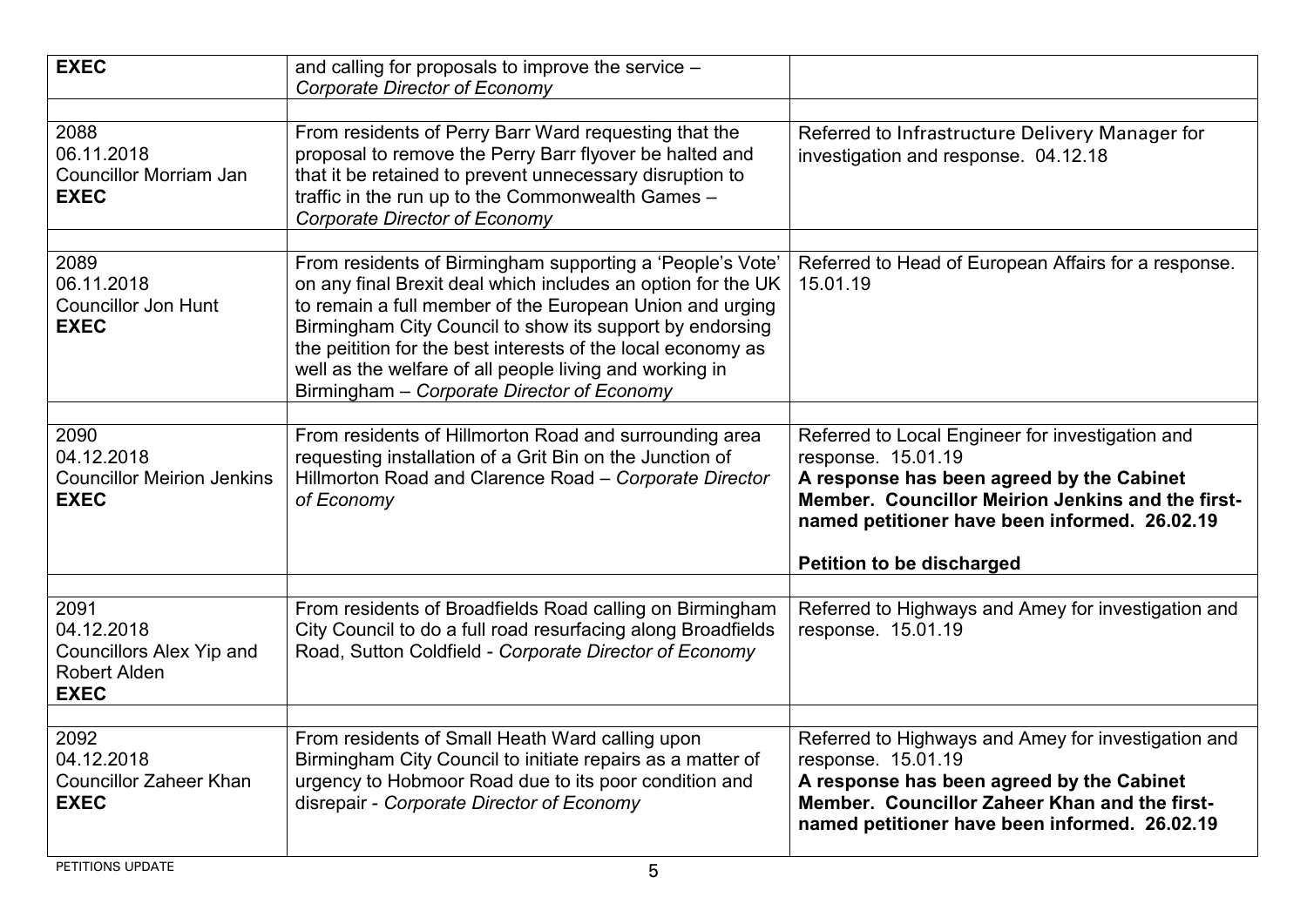|                                                                                           |                                                                                                                                                                                                                           | <b>Petition to be discharged</b>                                                                         |
|-------------------------------------------------------------------------------------------|---------------------------------------------------------------------------------------------------------------------------------------------------------------------------------------------------------------------------|----------------------------------------------------------------------------------------------------------|
| 2093<br>04.12.2018<br><b>Councillor Adam Higgs</b><br><b>EXEC</b>                         | From residents of Highters Heath Ward calling upon<br>Birmingham City Council to install new LED street lights on<br>Glenavon Road - Corporate Director of Economy                                                        | Referred to Highways and Amey for investigation and<br>response. 15.01.19                                |
| 2094<br>04.12.2018<br><b>Councillor Liz Clements</b><br><b>EXEC</b>                       | From residents of Bournville and Cotteridge Ward calling<br>upon Birmingham City Council to provide a safe pedestrian<br>crossing at the junction of Franklin Road and Linden Road<br>- Corporate Director of Economy     | Referred to Local Engineer for investigation and<br>response. 15.01.19                                   |
| 2095<br>04.12.2018<br><b>Councillors Nicky Brennan</b><br>& Mohammed Fazal<br><b>COMM</b> | From residents of Sparkhill Ward objecting to the planning<br>application for 104 Castleford Road, Sparkhill, Birmingham<br>to be turned into a 7 bed HMO - Head of Planning<br>Management                                | This relates to current Planning Application and it has<br>been assigned to a Planning Officer. 15.01.19 |
| 2095(a)<br><b>Councillor Adam Higgs</b><br>04.12.2018<br><b>EXEC</b>                      | From residents concerned about the restricted vehicular<br>access to Mountfield Close and Glenavon Road due to the<br>erection of gates and requesting that vehicular access be<br>restored - Corporate Director of Place |                                                                                                          |
| 2096<br>Mr M Black<br>15.01.2019<br><b>EXEC</b>                                           | From residents of Stockmans Close and surrounding area<br>request that a grit bin be provided due to a health and<br>safety risk during the winter weather (i.e trip/fall) -<br><b>Corporate Director of Economy</b>      | Referred to Highways and Amey for investigation<br>and response. 26.02.19                                |
| 2097<br>Ms Salima Bukhari<br>15.01.2019<br>e-petition<br><b>EXEC</b>                      | From residents of Birmingham requesting the Council to<br>increase raised grass verges for pedestrian protection on<br>Pitmaston Road - Corporate Director of Economy                                                     | Referred to Highways and Amey for investigation<br>and response. 26.02.19                                |
| 2098<br>Ms Stella Duncan                                                                  | From residents of Birmingham requesting the Council to<br>install average speed camera and reduce the speed limit                                                                                                         | <b>Referred to Transportation Behaviour Change</b><br>Manager for investigation and response. 26.02.19   |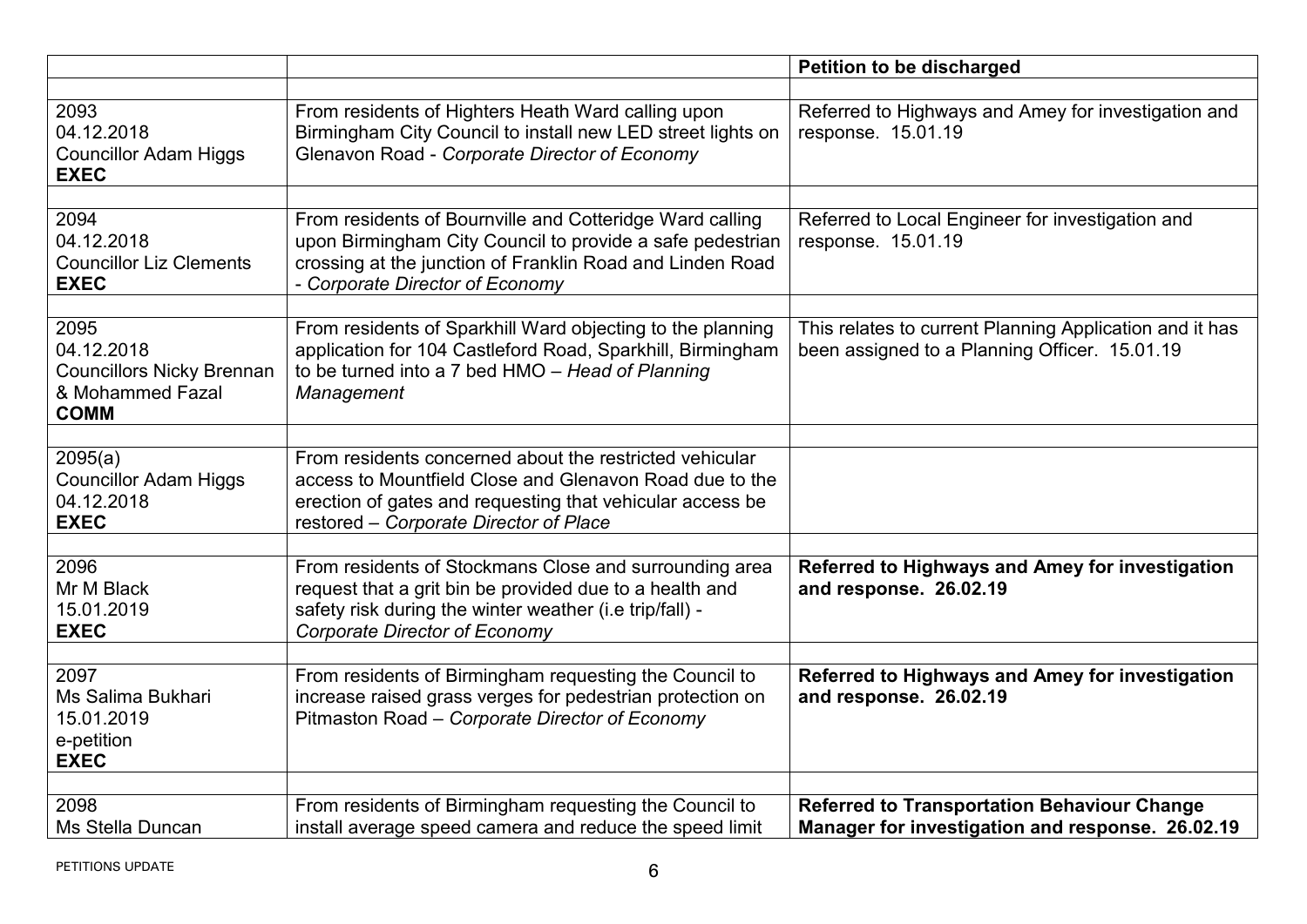| 15.01.2019<br><b>EXEC</b>                                                                    | to 30mph on the Tyburn Road - Corporate Director of<br>Economy                                                                                                                                                                                                                                   |                                                                                                         |
|----------------------------------------------------------------------------------------------|--------------------------------------------------------------------------------------------------------------------------------------------------------------------------------------------------------------------------------------------------------------------------------------------------|---------------------------------------------------------------------------------------------------------|
| 2099<br><b>Councillor Liz Clements</b><br>15.01.2019<br><b>COMM</b>                          | From residents of Bournville object to Tesco's application<br>for an alcohol licence at the Tesco Express on Linden<br>Road, Bournville, B30 - Corporate Director of Place                                                                                                                       | Petition has been forwarded to Head of Regulation<br>and Enforcement for investigation. 05.02.19        |
| 2100<br><b>Councillor Mohammed</b><br>Aikhlaq<br>15.01.2019<br><b>EXEC</b>                   | From residents of Birmingham, requesting the Council to<br>implement a one-way system on Washbrook Road for<br>safety reasons - Corporate Director of Economy                                                                                                                                    | Referred to Local Engineer for investigation and<br>response. 26.02.19                                  |
| 2101<br><b>Councillor Mike Leddy</b><br>15.01.2019<br><b>EXEC</b>                            | From residents of Birmingham requesting the Council to<br>review their intent to charge rent to the Brandwood Centre<br>as this centre offers a wide range of services to the<br>community which is not provided by the City Council<br>locally - Corporate Director of Place                    | Petition has been forwarded to Head of<br>Neighbourhoods and Communities for investigation.<br>05.02.19 |
| 2102<br><b>Councillor Mike Leddy</b><br>15.01.2019<br><b>EXEC</b>                            | From residents of Birmingham requesting the Council to<br>authorise the repair to the heating system in the Kings<br>Health Library - Corporate Director of Place                                                                                                                                | Petition has been forwarded to Head of<br>Neighbourhoods and Communities for investigation.<br>05.02.19 |
| 2103<br><b>Councillor Morriam Jan</b><br>15.01.2019<br><b>EXEC</b><br>(see petition No 2088) | From residents of Perry Barr requesting the Council to halt<br>the proposals to remove the Perry Barr flyover to prevent<br>unnecessary disruption to traffic in the run-up to the<br>Commonwealth Games and to continue to ensure the<br>smooth flow of traffic - Corporate Director of Economy | Referred to Infrastructure Delivery Manager for<br>investigation and response. 26.02.19                 |
| 2104<br><b>Councillor Jayne Francis</b><br>15.01.2019<br><b>EXEC</b>                         | From residents of Birmingham requesting the Council to<br>create a new public park on the Smithfield site - Corporate<br>Director of of Economy                                                                                                                                                  | Referred to Assistant Director of Development for<br>investigation. 26.02.19                            |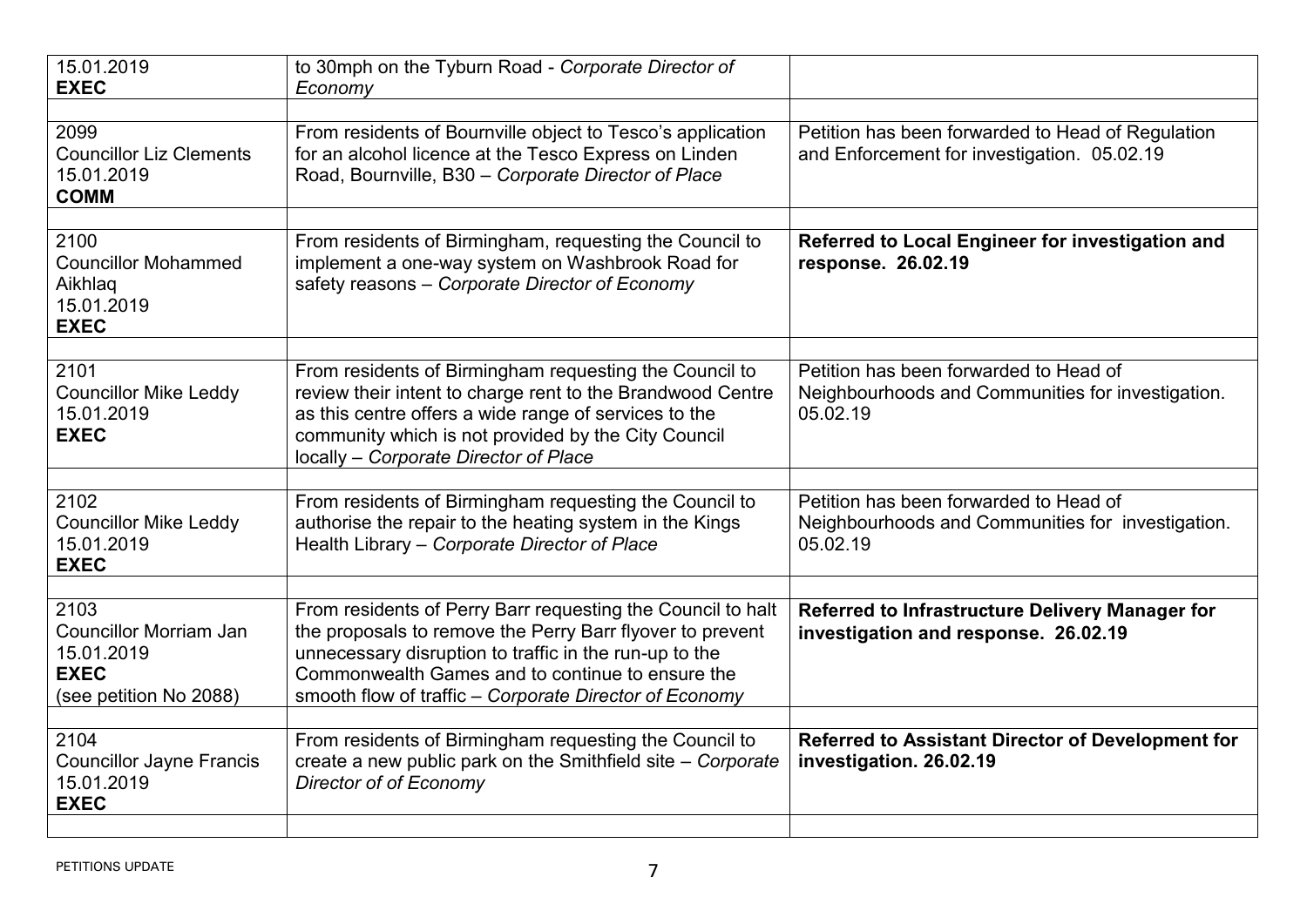| 2105<br><b>Councillor Robert Alden</b><br>15.01.2019<br><b>COMM</b>  | From residents of Birmingham objecting to the planning<br>application 2018/09207/PA for 22 Bed HMO at Cross Key<br>Public House, Erdington - Head of Planning Management                                                                                                                            | This planning application was refused by the<br>Planning Officer under delegated powers on the<br>14th January 2019. Local Ward Councillors and<br>members of the public who commented were<br>notified of this decision. 26.02.19<br><b>Petition to be discharged</b> |
|----------------------------------------------------------------------|-----------------------------------------------------------------------------------------------------------------------------------------------------------------------------------------------------------------------------------------------------------------------------------------------------|------------------------------------------------------------------------------------------------------------------------------------------------------------------------------------------------------------------------------------------------------------------------|
| 2106<br><b>Councillor Mike Ward</b><br>05.02.2019<br><b>EXEC</b>     | From residents of Birmingham requesting to be properly<br>consulted in the School Road, Moseley Traffic Scheme -<br><b>Corporate Director of Economy</b>                                                                                                                                            | <b>Referred to Transportation Behaviour Change</b><br>Manager for investigation and response. 26.02.19                                                                                                                                                                 |
| 2107<br><b>Councillor Ewan Mackey</b><br>05.02.2019<br><b>EXEC</b>   | From residents of Birmingham opposing the introduction of<br>additional, every day car parking charges in Sutton Park<br>along with pay and display machines - Corporate Director<br>of Place                                                                                                       |                                                                                                                                                                                                                                                                        |
| 2108<br><b>Councillor Kerry Jenkins</b><br>05.02.2019<br><b>EXEC</b> | From residents in Moseley requesting an increase in road<br>safety through an experimental traffic order on School<br>Road and requesting the Council to undertake a<br>consultation with all local residents over plans before any<br>decisions are implemented - Corporate Director of<br>Economy | <b>Referred to Transportation Behaviour Change</b><br>Manager for investigation and response. 26.02.19                                                                                                                                                                 |
| 2109<br><b>Councillor Jon Hunt</b><br>05.02.2019<br><b>EXEC</b>      | From residents of Birmingham requesting that the Perry<br>Barr flyover be saved – Corporate Director of Economy                                                                                                                                                                                     | <b>Referred to Infrastructure Delivery Manager for</b><br>investigation and response. 26.02.19                                                                                                                                                                         |
| 2110<br><b>Councillor Mike Sharpe</b><br>05.02.2019<br><b>EXEC</b>   | From residents of Erdington requesting that the speed be<br>reduced on Tyburn Road and average speed cameras be<br>installed – Corporate Director of Economy                                                                                                                                        | <b>Referred to Transportation Behaviour Change</b><br>Manager for investigation and response. 26.02.19                                                                                                                                                                 |
| 2111<br><b>Councillor Nicky Brennan</b><br>PETITIONS UPDATE          | From residents of Sparkhill requesting urgent action for<br>one-way traffic flow on Grove Road - Corporate Director of<br>8                                                                                                                                                                         | Referred to Local Engineer for investigation and<br>response. 26.02.19                                                                                                                                                                                                 |